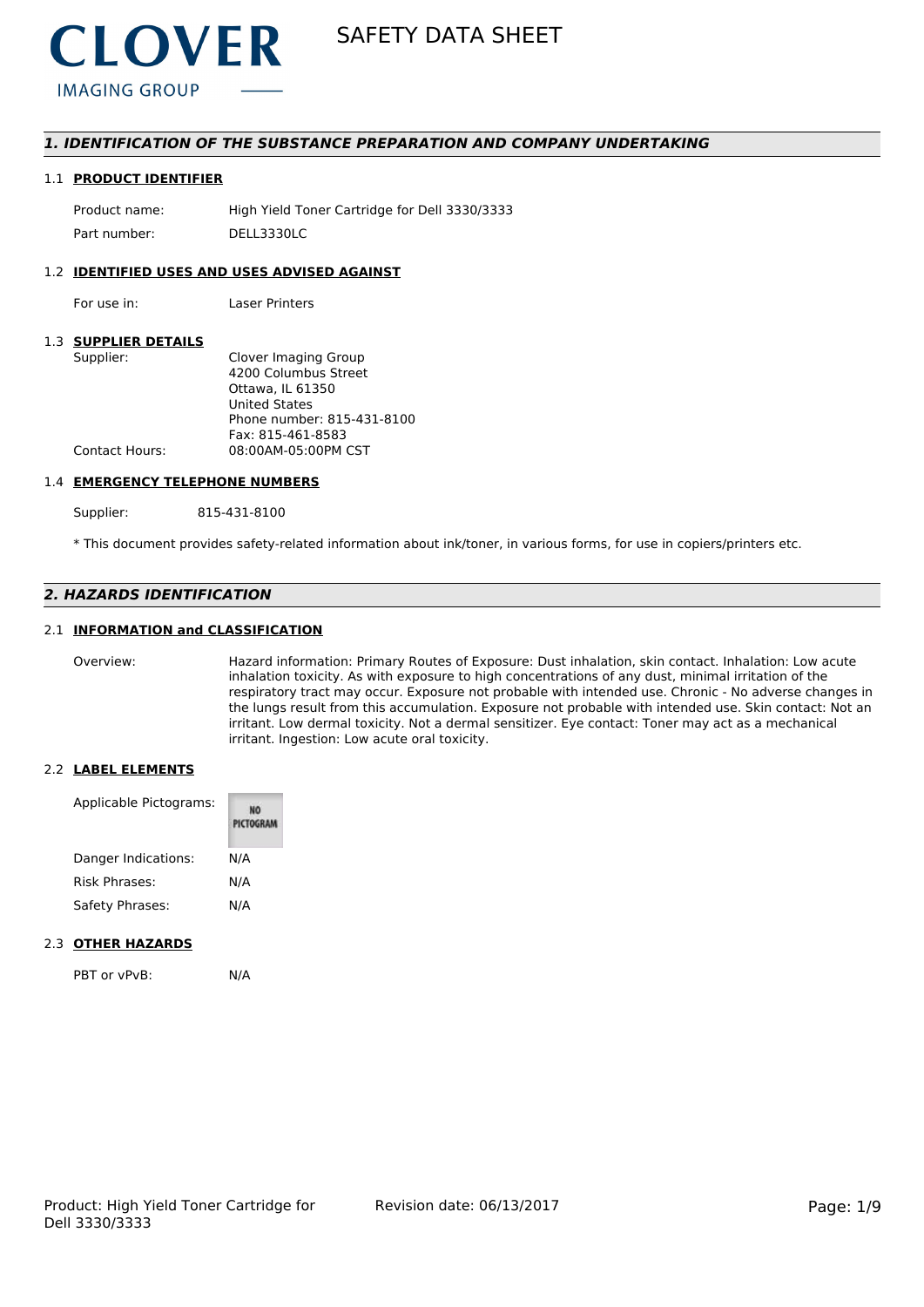

# *3. COMPOSITION / INFORMATION ON INGREDIENTS*

| Ingredients          | <b>CAS number</b>   | Weight %    | <b>OSHA</b><br><b>PEL</b> | <b>ACGIH</b><br><b>TLV</b>                                | Other                 |
|----------------------|---------------------|-------------|---------------------------|-----------------------------------------------------------|-----------------------|
| Polyester Resin      | <b>TRADE SECRET</b> | 65-85       | None                      | None                                                      | NITSRN 80100286-6001P |
| Iron Oxide           | 1317-61-9           | $7-13$      | None                      | None                                                      |                       |
| Carbon Black         | 1333-86-4           | $5-10$      | 3.5 mg/m $3$              | 3.5 mg/m3                                                 |                       |
|                      |                     |             | 8 hours                   | 8 hours                                                   |                       |
|                      |                     |             | <b>TWA</b>                | TWA                                                       |                       |
| Amorphous Silica     | <b>TRADE SECRET</b> | $1 - 3$     | None                      | None                                                      | NITSRN 80100451-5015  |
| (modified)           |                     |             |                           |                                                           |                       |
| Polymer Wax          | <b>TRADE SECRET</b> | $1-5$       | None                      | None                                                      | NITSRN 80100451-5016  |
| Titanium Dioxide     | 13463-67-7          | $0.1 - 1$   |                           | $ 15 \text{ mg/m}3 \text{ 8} 10 \text{ mg/m}3 \text{ 8} $ |                       |
|                      |                     |             |                           | hours TWA   hours TWA                                     |                       |
| Charge Control Agent | <b>TRADE SECRET</b> | $0.5 - 1.5$ | None                      | None                                                      | NITSRN 80100451-5037  |

The Full Text for all R-Phrases are Displayed in Section 16

#### **COMPOSITION COMMENTS**

The Data Shown is in accordance with the latest Directives.

This section provides composition information for the specified substance/mixture.

# *4. FIRST-AID MEASURES*

## 4.1 **FIRST AID MEASURES**

# 4.1.1 **FIRST AID INSTRUCTIONS BY RELEVANT ROUTES OF EXPOSURE**

| Inhalation:   | If symptoms, such as shortness of breath or persistent coughing are experienced, remove source<br>of contamination and move individual to fresh air. If symptoms persist, seek medical attention. |
|---------------|---------------------------------------------------------------------------------------------------------------------------------------------------------------------------------------------------|
| Eye contact:  | Do not rub eyes. Flush immediately with plenty of water. Remove contact lenses and continue                                                                                                       |
| Skin contact: | flushing for at least 15 minutes. If irritation develops and persists, seek medical attention.<br>Wash with soap and water. Should irritation occur, seek medical attention.                      |
| Ingestion:    | Do not induce vomiting. Never give anything by mouth to an unconscious person. Get medical<br>attention if symptoms appear.                                                                       |

#### 4.1.2 **ADDITIONAL FIRST AID INFORMATION**

Additional first aid information: N/A Immediate Medical Attention Required: N/A

#### 4.2 **SYMPTOMS AND EFFECTS**

Acute Symptoms from Exposure: Aggravated conditions: Exposure to high airborne dust concentrations, including toner, may aggravate existing respiratory conditions. Delayed Symptoms from Exposure: N/A

### 4.3 **IMMEDIATE SPECIAL TREATMENT OR EQUIPMENT REQUIRED**

Notes to physician: No specific antidote.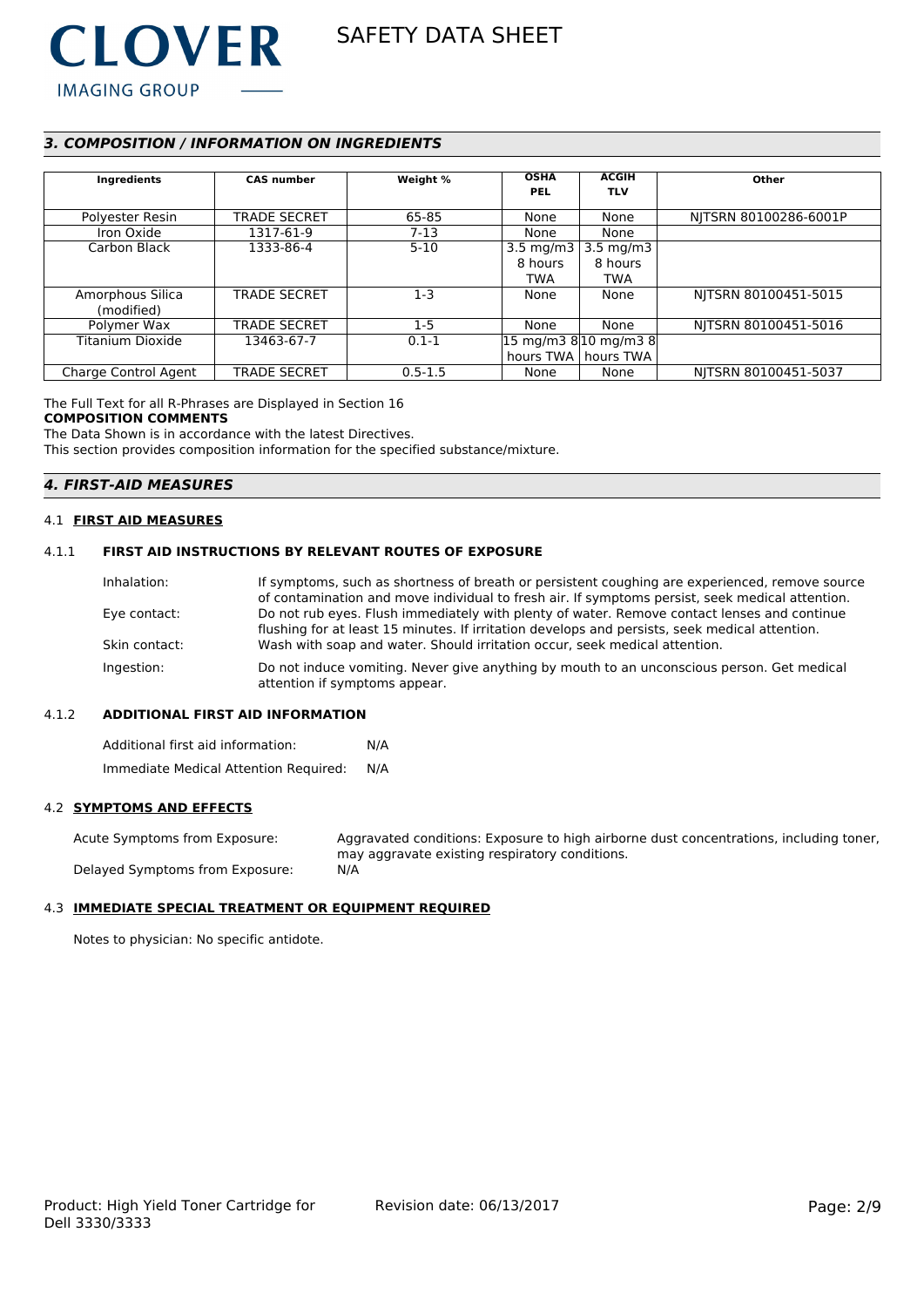

# *5. FIRE-FIGHTING MEASURES*

#### 5.1 **EXTINGUISHING MEDIA**

Recommended Extinguishing Media: Carbon dioxide, water spray or fog, dry chemical or foam. Extinguishing Media Not to be Used: N/A

#### 5.2 **SPECIAL HAZARD**

Unusual Fire/Explosion Hazards: Like many finely divided materials, toner dust, in high concentrations can form an explosive mixture in air which, if ignited, could result in a dust explosion. Hazardous combustion products: Carbon monoxide, carbon dioxide, unidentified organics.

Extinguishing Media Not to be Used: N/A

#### 5.3 **ADVICE FOR FIRE FIGHTERS**

Avoid inhalation of smoke. Wear protective clothing and wear self-contained breathing apparatus

#### *6. ACCIDENTAL RELEASE MEASURES*

# 6.1 **PERSONAL PRECAUTIONS, PROTECTIVE EQUIPMENT AND EMERGENCY PROCEDURES**

#### 6.1.1 **PRECAUTIONS FOR NON-EMERGENCY PERSONNEL**

None required for intended use in printer.

#### 6.1.2 **ADDITIONAL FIRST AID INFORMATION**

N/A

#### 6.1.3 **PERSONAL PROTECTION**

Wear personal protective equipment as described in Section 8.

#### 6.2 **ENVIRONMENTAL PRECAUTIONS**

Regulatory Information: Keep product out of sewers and watercourses.

#### 6.3 **METHODS AND MATERIAL FOR CONTAINMENT AND CLEANUP**

Spill or Leak Cleanup Procedures: If a dust cloud is possible due to a spill, remove all sources of ignition such as open sparks, flames, or static discharge to prevent the ignition of the dust. Minimize dust generation during clean up. Sweep up spill with non-metallic broom and dustpan. Contain for disposal. Oil permeated sweeping compound may be useful in cleaning up spills. Disposal is subject to national, state, regional, or provincial regulations.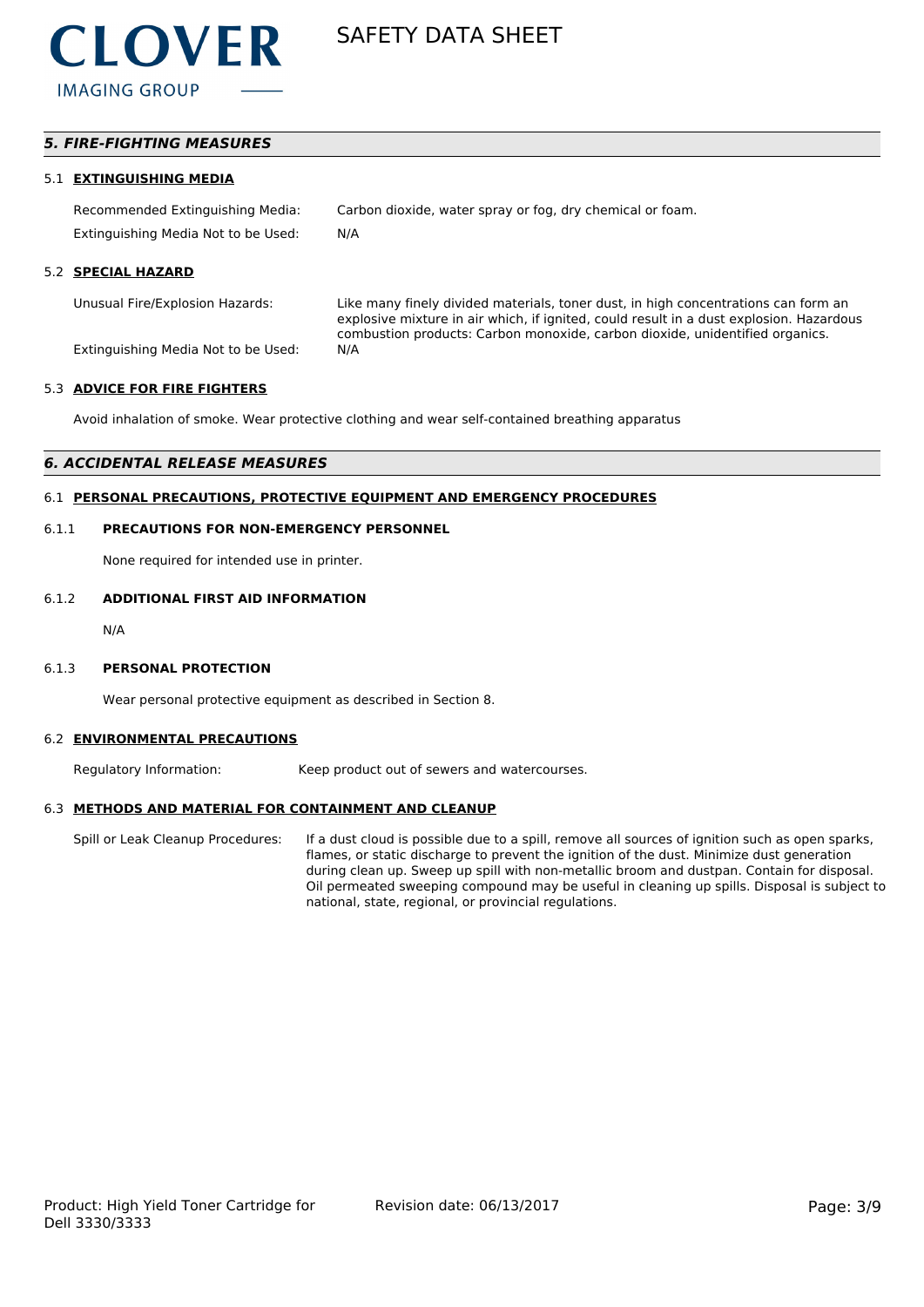# *7. HANDLING AND STORAGE*

#### 7.1 **PRECAUTIONS FOR SAFE HANDLING**

Recommendations for Handling: No special precautions when used as intended. Keep containers closed. If toner, avoid creating dust. Keep away from ignition sources. Advice on General Hygiene: Never eat, drink or smoke in work areas. Practice good personal hygiene after using this material, especially before eating, drinking, smoking, using the restroom, or applying cosmetics.

#### 7.2 **CONDITIONS FOR SAFE STORAGE**

Avoid high temperatures, >100°F/32°C

#### 7.3 **SPECIFIC END USES**

Printing devices

#### *8. EXPOSURE CONTROLS/PERSONAL PROTECTION*

#### 8.1 **CONTROL PARAMETERS**

The best protection is to enclose operations and/or provide local exhaust ventilation at the site of chemical release in order to maintain airborne concentrations of the product below OSHA PELs (See Section 3). Local exhaust ventilation is preferred because it prevents contaminant dispersion into the work area by controlling it at its source.

#### 8.2 **EXPOSURE CONTROLS**

#### **Respiratory protection:**

IMPROPER USE OF RESPIRATORS IS DANGEROUS. Seek professional advice prior to respirator selection and use. Follow OSHA respirator regulations (29 CFR 1910.134 and 1910.137) and, if necessary, wear a NIOSH approved respirator. Select respirator based on its suitability to provide adequate worker protection for given work conditions, levels of airborne contamination, and sufficient levels of oxygen.

#### **Eye/Face Protection:**

Contact lenses are not eye protective devices. Appropriate eye protection must be worn instead of, or in conjunction with contact lenses.

#### **Hand/Skin Protection:**

For emergency or non-routine operations (cleaning spills, reactor vessels, or storage tanks), wear an SCBA. WARNING! Air purifying respirators do not protect worker in oxygen deficient atmospheres.

#### **Additional Protection:**

N/A

#### **Protective Clothing and Equipment:**

Wear chemically protective gloves, boots, aprons, and gauntlets to prevent prolonged or repeated skin contact. Wear splashproof chemical goggles and face shield when working with liquid, unless full face piece respiratory protection is worn.

#### **Safety Stations:**

Make emergency eyewash stations, safety/quick-drench showers, and washing facilities available in work area.

#### **Contaminated Equipment:**

Separate contaminated work clothes from street clothes. Launder before reuse. Remove material from your shoes and clean personal protective equipment. Never take home contaminated clothing.

#### **Comments:**

Never eat, drink or smoke in work areas. Practice good personal hygiene after using this material, especially before eating, drinking, smoking, using the restroom, or applying cosmetics.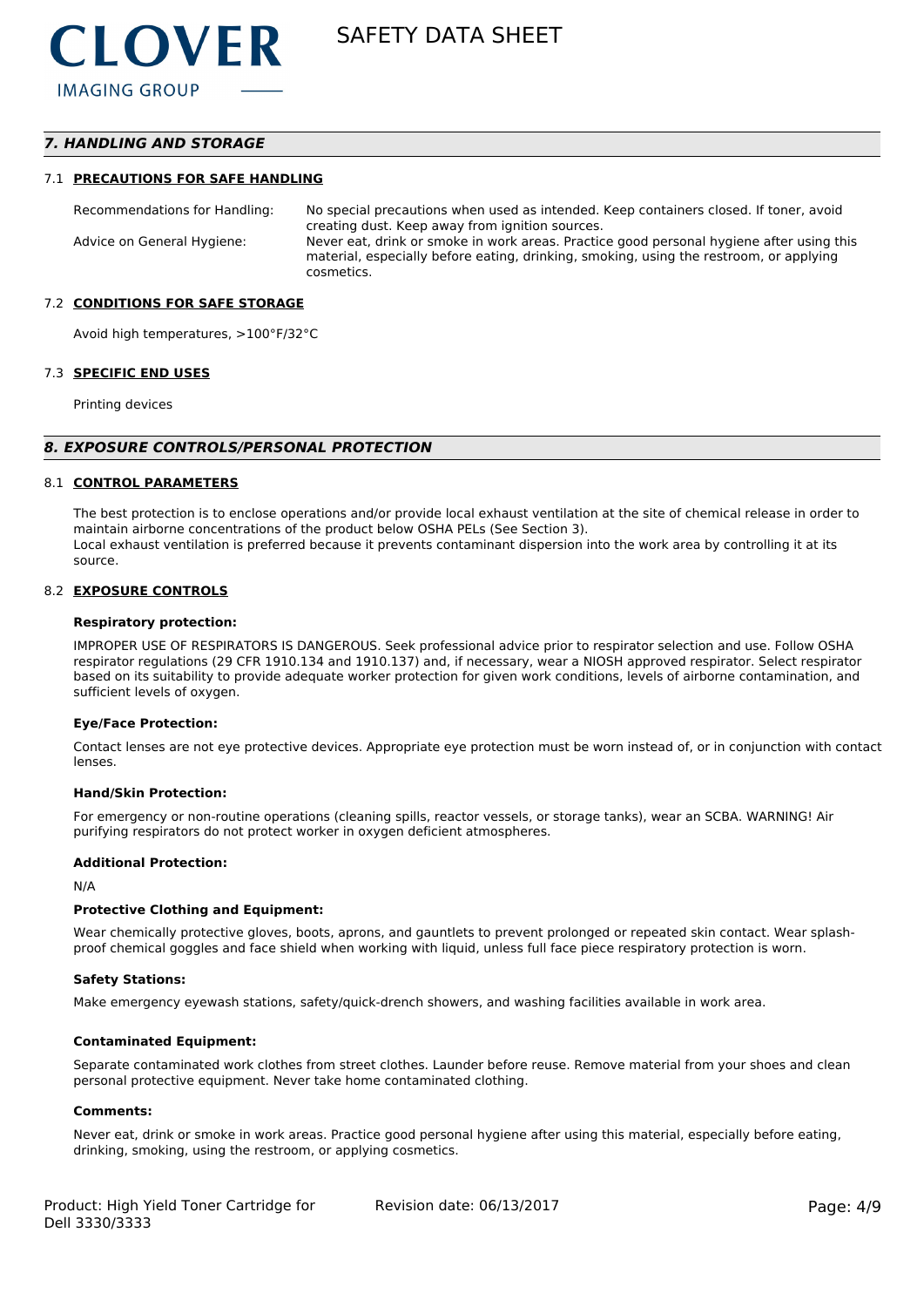

# *9. PHYSICAL AND CHEMICAL PROPERTIES*

# 9.1 **DETAIL INFORMATION**

| Physical state:            | PHYSICAL STATE: Solid (Toner Cartridge). APPEARANCE: Black. |
|----------------------------|-------------------------------------------------------------|
| Color:                     | <b>Black</b>                                                |
| Odor:                      | Faint odor (Plastic.)                                       |
| Odor threshold:            | N/A                                                         |
|                            |                                                             |
| Boiling point:             | N/A                                                         |
| Melting point:             | Not determined.                                             |
| Flash point:               | Solid, not applicable.                                      |
| <b>Explosion limits:</b>   | N/A                                                         |
| Relative density:          | N/A                                                         |
| Auto-ignition temperature: | N/A                                                         |

#### 9.2 **OTHER INFORMATION**

SOLUBILITY: Insoluble in water.

# *10. CHEMICAL STABILITY AND REACTIVITY*

# 10.1 **Reactivity:**

| <b>Reactivity Hazards:</b><br>Data on Mixture Substances: | None<br>None                                                                                                   |
|-----------------------------------------------------------|----------------------------------------------------------------------------------------------------------------|
| 10.2 Chemical Stability:                                  | The product is stable. Under normal conditions of storage and use, hazardous<br>polymerization will not occur. |
| 10.3 Hazardous Polymerization:                            | Stable under conditions of normal use.                                                                         |
| 10.4 Conditions to Avoid:                                 | Keep away from heat, flame, sparks and other ignition sources.                                                 |
| 10.5 Incompatible Materials:                              | Strong oxidizing materials                                                                                     |
| 10.6 Hazardous Decomposition:                             | Will not occur.                                                                                                |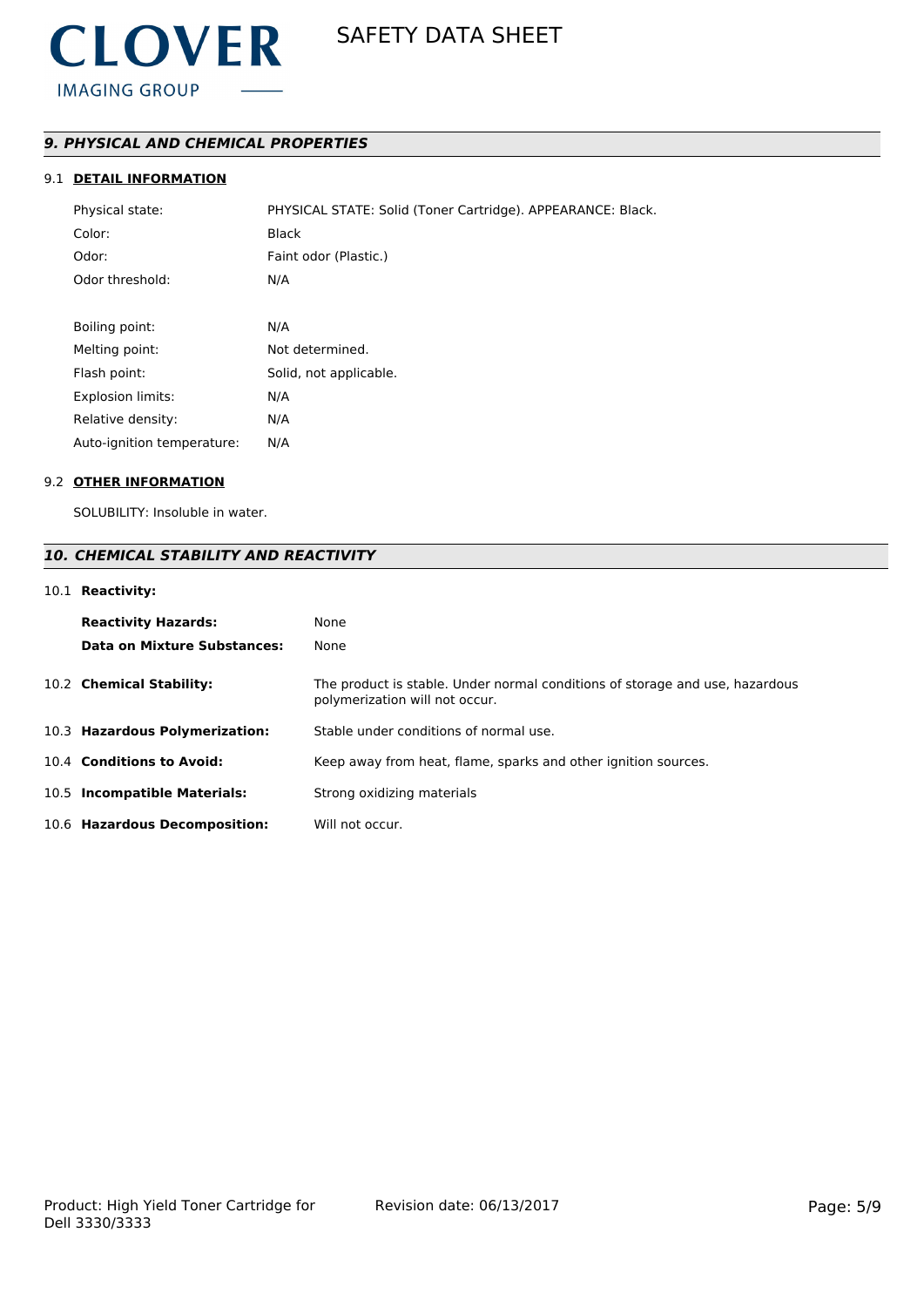

# *11. INFORMATION ON TOXICOLOGICAL EFFECT*

| <b>Mixtures:</b><br><b>Acute Toxicity:</b> | Toner dust is a particulate not otherwise classified (PNOC) or regulated (PNOR).<br>Ingestion: Low acute oral toxicity. Exposure not probable with intended use. Acute toxicity oral rat<br>$LD50$ (mg/kg): $>5000$ .                                                                                                                                                                                                                                                                                                                                                                                                                                                                        |
|--------------------------------------------|----------------------------------------------------------------------------------------------------------------------------------------------------------------------------------------------------------------------------------------------------------------------------------------------------------------------------------------------------------------------------------------------------------------------------------------------------------------------------------------------------------------------------------------------------------------------------------------------------------------------------------------------------------------------------------------------|
| <b>Skin Corrosion/Irritation:</b>          | N/A                                                                                                                                                                                                                                                                                                                                                                                                                                                                                                                                                                                                                                                                                          |
| <b>Serious Eye Damage:</b>                 | N/A                                                                                                                                                                                                                                                                                                                                                                                                                                                                                                                                                                                                                                                                                          |
| Inhalation:                                | Low acute inhalation toxicity. As with exposure to high concentrations of any dust, minimal<br>irritation of the respiratory tract may occur. Pure Carbon Black and Titanium Dioxide, minor<br>components of this product, has been listed by IARC as a group 2B (possible carcinogen). This<br>classification is based on rat "lung particulate overload" studies performed with airborne<br>particulate. Toner is not listed by IARC, NTP, or OSHA. Long term exposure to excessive<br>concentrations of iron oxide-containing dusts has resulted in a condition identified as siderosis, a<br>relatively benign pneumoconiosis, caused by deposition of iron oxide particles in the lung. |
| <b>Sensitization:</b>                      | N/A                                                                                                                                                                                                                                                                                                                                                                                                                                                                                                                                                                                                                                                                                          |
| <b>Mutagenicity:</b>                       | N/A                                                                                                                                                                                                                                                                                                                                                                                                                                                                                                                                                                                                                                                                                          |
| <b>Carcinogenicity:</b>                    | Classified 2B (Possible for humans.) by IARC [Carbon Black]. Classified 2B (Possible for humans.)<br>by IARC [Titanium Dioxide].                                                                                                                                                                                                                                                                                                                                                                                                                                                                                                                                                             |
| <b>Reproductive Toxicity:</b>              | N/A                                                                                                                                                                                                                                                                                                                                                                                                                                                                                                                                                                                                                                                                                          |
| <b>STOT - Single Exposure:</b>             | Aggravating conditions: Exposure to high airborne dust concentrations, including toner, may<br>aggravate existing respiratory conditions.                                                                                                                                                                                                                                                                                                                                                                                                                                                                                                                                                    |
| <b>STOT - Multiple Exposure:</b>           | N/A                                                                                                                                                                                                                                                                                                                                                                                                                                                                                                                                                                                                                                                                                          |
| Ingestion:                                 | N/A                                                                                                                                                                                                                                                                                                                                                                                                                                                                                                                                                                                                                                                                                          |
| <b>Hazard Class Information:</b>           | N/A                                                                                                                                                                                                                                                                                                                                                                                                                                                                                                                                                                                                                                                                                          |
| <b>Mixture on Market Data:</b>             | N/A                                                                                                                                                                                                                                                                                                                                                                                                                                                                                                                                                                                                                                                                                          |
| <b>Symptoms:</b>                           | N/A                                                                                                                                                                                                                                                                                                                                                                                                                                                                                                                                                                                                                                                                                          |
| <b>Delayed/Immediate Effects:</b>          | N/A                                                                                                                                                                                                                                                                                                                                                                                                                                                                                                                                                                                                                                                                                          |
| <b>Test Data on Mixture:</b>               | N/A                                                                                                                                                                                                                                                                                                                                                                                                                                                                                                                                                                                                                                                                                          |
| <b>Not Meeting Classification:</b>         | N/A                                                                                                                                                                                                                                                                                                                                                                                                                                                                                                                                                                                                                                                                                          |
| <b>Routes of Exposure:</b>                 | Inhalation of dust, skin contact.                                                                                                                                                                                                                                                                                                                                                                                                                                                                                                                                                                                                                                                            |
| <b>Interactive Effects:</b>                | N/A                                                                                                                                                                                                                                                                                                                                                                                                                                                                                                                                                                                                                                                                                          |
| <b>Absence of Specific Data:</b>           | N/A                                                                                                                                                                                                                                                                                                                                                                                                                                                                                                                                                                                                                                                                                          |
| Mixture vs Substance Data: N/A             |                                                                                                                                                                                                                                                                                                                                                                                                                                                                                                                                                                                                                                                                                              |

# *12. ECOLOGICAL INFORMATION*

| 12.1 <b>Eco toxicity:</b>           | N/A             |
|-------------------------------------|-----------------|
| 12.2 Degradability:                 | Not determined. |
| 12.3 Bioaccumulation Potential: N/A |                 |
| 12.4 Mobility in Soil:              | Not determined. |
| 12.5 PBT & vPvB Assessment:         | N/A             |
| 12.6 Other Adverse Effects:         | None known.     |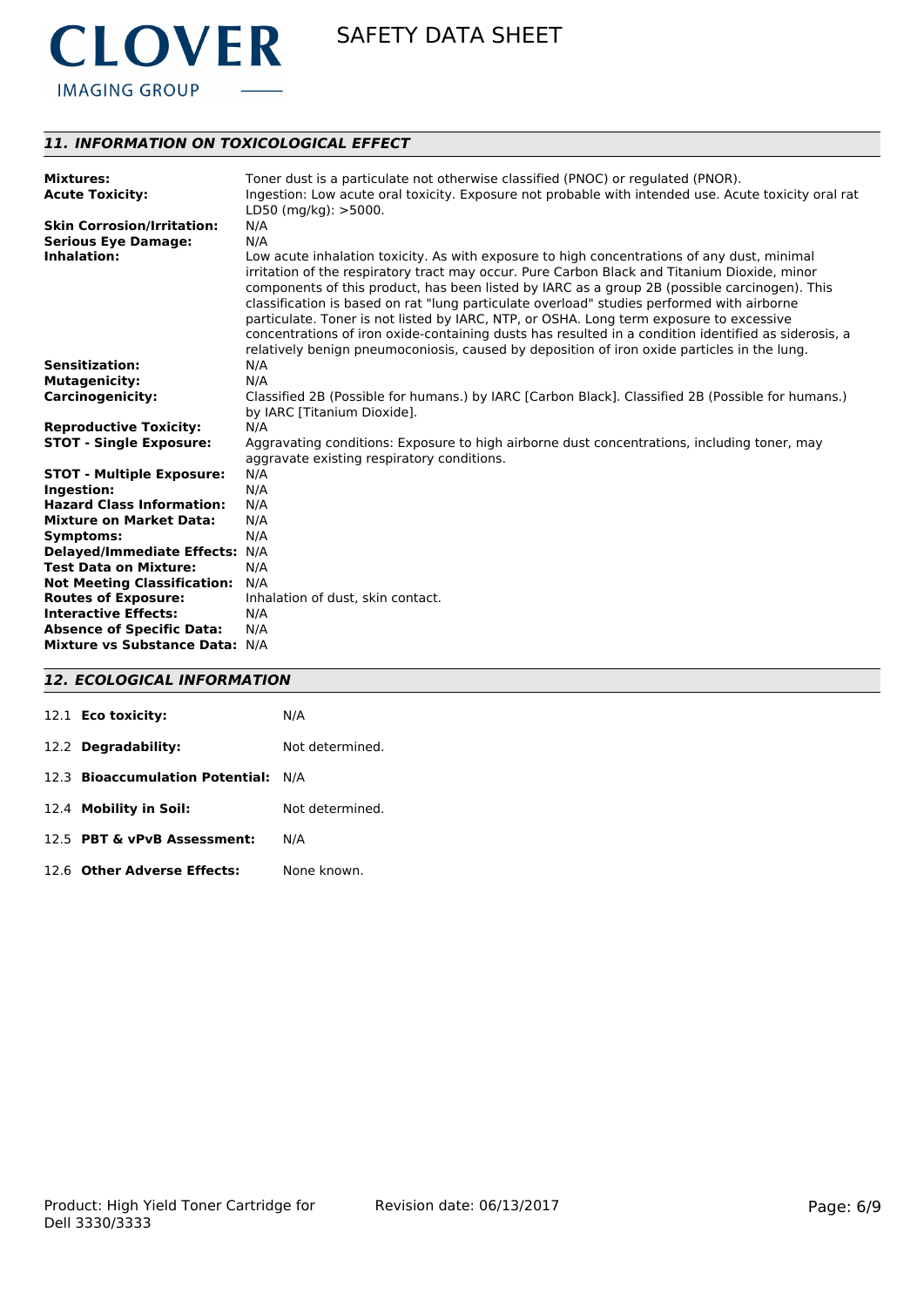

# *13. DISPOSAL CONSIDERATIONS*

#### **Disposal Information:**

 Dispose of product in accordance with local authority regulations. Empty container retains product residue.

# **Physical/Chemical Properties that affect Treatment:**

Symbol: This product is not classified as dangerous

Risk Phrases: This product is not classified according to the federal, state and local environmental regulations.

#### **Waste Treatment Information:**

If toner, do not shred toner cartridge, unless dust-explosion prevention measures are taken. Finely dispersed particles may form explosive mixtures in air. Dispose of in compliance with federal, state, and local regulations.

#### **Personal Protection Required:**

N/A

| <b>14. TRANSPORT INFORMATION</b> |                                                               |  |  |
|----------------------------------|---------------------------------------------------------------|--|--|
| 14.1 <b>ID Number:</b>           | Not regulated by any transport mode.                          |  |  |
| 14.2 Shipping Name:              | Not regulated by any transport mode.                          |  |  |
| 14.3 Hazard Class:               | HMIS Classification: Health: 1* Flammability: 1 Reactivity: 0 |  |  |
| 14.4 Packing Group:              | Not regulated by any transport mode.                          |  |  |
| 14.5 Environmental Hazards:      | N/A                                                           |  |  |
| 14.6 User Precautions:           | N/A                                                           |  |  |
| 14.7 Bulk Transport:             | N/A                                                           |  |  |
|                                  |                                                               |  |  |

#### *15. REGULATORY INFORMATION*

15.1 **Regulatory Information:** TSCA (USA): All ingredients are listed on the Toxic Substances Control Act (TSCA) inventory, have been registered, or are exempt. SARA/ EPCRA (USA): None of the ingredients in this product has a final reportable quantity (RQ) under Emergency Planning and Community Right-to Know Act (EPCRA)- Section 302: Extremely Hazardous Substances (EHS) or notification requirements for EHS under Section 304.

#### **EPA Regulatory Information:** N/A

#### **CERCLA Reportable Quantity:** N/A

#### 15.2 **Superfund Information:**

#### **Hazard Categories:**

**Immediate:** N/A

#### **Delayed:** N/A

**Fire:** NFPA Rating: Health: 1 Flammability: 1 Reactivity: 0

**Pressure:** N/A

#### **Reactivity:** N/A

#### **Section 302 - Extremely Hazardous:** N/A

**Section 311 - Hazardous:** N/A

15.3 **State Regulations:** California Prop. 65: This product contains no known materials at levels which the State of California has found to cause cancer, birth defects or other reproductive harm.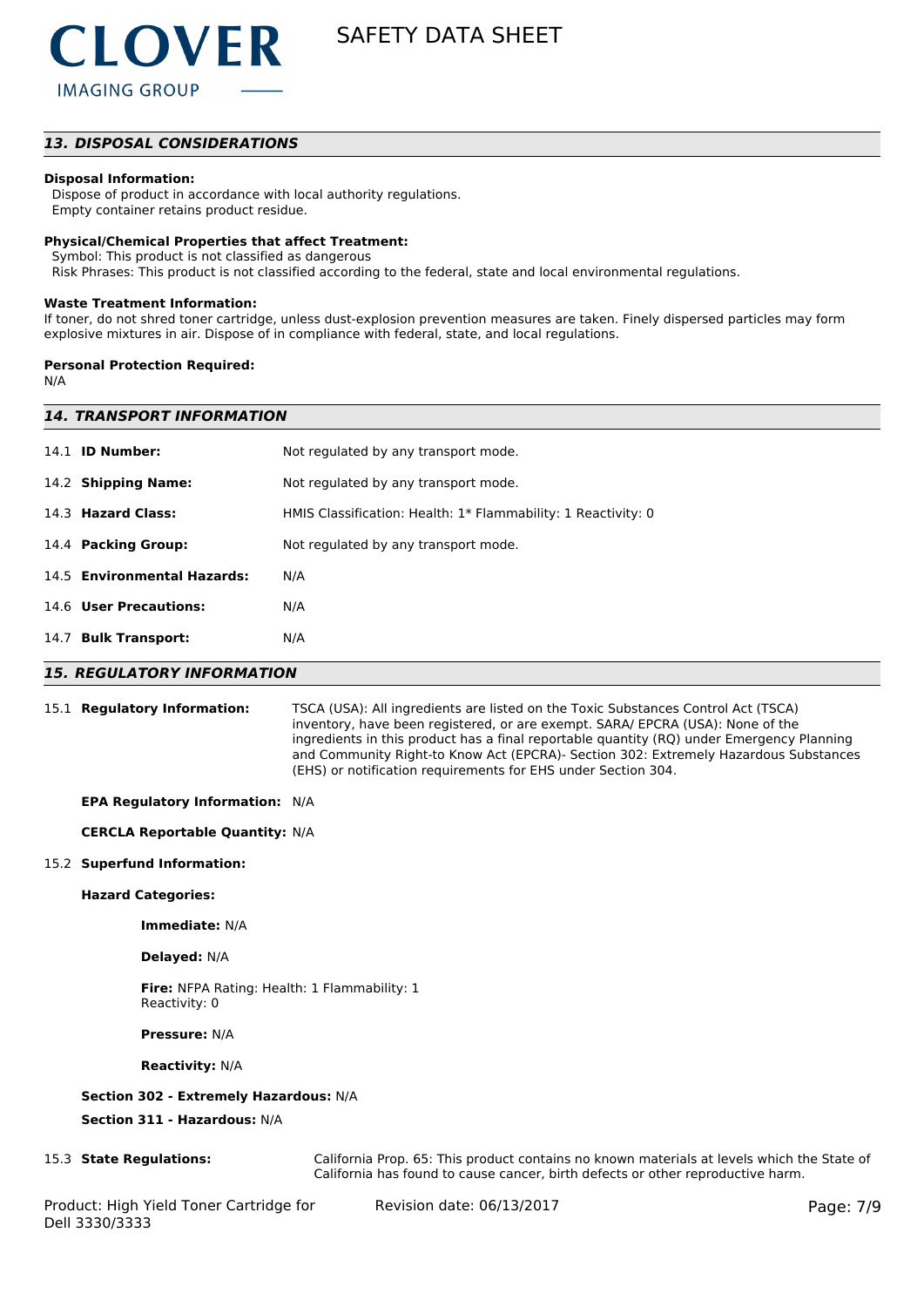

| 15.4 Other Regulatory Information: | International regulations lists: EINECS (Europe) - All ingredients are listed on the European<br>Inventory of Existing Commercial Substances (EINECS) list, have been registered on the<br>European List of New Chemical Substances (ELINCS), or are exempt; ENCS (Japan) - All<br>ingredients are listed on the Japanese Existing and New Chemical Substances (ENCS) list,<br>have been registered, or are exempt; AICS (Australia) - All ingredients are listed in<br>Australian Inventory of Chemical Substances (AICS), have been registered, or are exempt;<br>Philippines inventory (PICCS) - All ingredients are listed on the Philippines Inventory<br>(PICCS) or are exempt; Korea inventory (KECI) - All ingredients are listed on the Korean<br>Existing Chemicals List (ECL), have been registered, or are exempt; China inventory<br>(IECSC) - All ingredients are listed on the Chinese inventory (IECSC) or are exempt.<br>Canada: WHMIS (Canada) - Not controlled under WHMIS (Canada); DSL/NDSL - All<br>ingredients are listed on the Canadian Domestic Substances List (DSL), have been<br>registered on the Non-Domestic Substances List (NDSL), or are exempt. Mexico<br>Classification: Health: 1 Flammability: 1 Reactivity: 0. |
|------------------------------------|--------------------------------------------------------------------------------------------------------------------------------------------------------------------------------------------------------------------------------------------------------------------------------------------------------------------------------------------------------------------------------------------------------------------------------------------------------------------------------------------------------------------------------------------------------------------------------------------------------------------------------------------------------------------------------------------------------------------------------------------------------------------------------------------------------------------------------------------------------------------------------------------------------------------------------------------------------------------------------------------------------------------------------------------------------------------------------------------------------------------------------------------------------------------------------------------------------------------------------------------------------|
| 16. OTHER INFORMATION              |                                                                                                                                                                                                                                                                                                                                                                                                                                                                                                                                                                                                                                                                                                                                                                                                                                                                                                                                                                                                                                                                                                                                                                                                                                                        |

# *16. OTHER INFORMATION*

| <b>General Comments:</b>          | This information is based on our current knowledge. It should not therefore be construed as<br>guaranteeing specific properties of the products as described or their suitability for a particular<br>application |
|-----------------------------------|-------------------------------------------------------------------------------------------------------------------------------------------------------------------------------------------------------------------|
| <b>Creation Date of this SDS:</b> | 07/31/2020                                                                                                                                                                                                        |